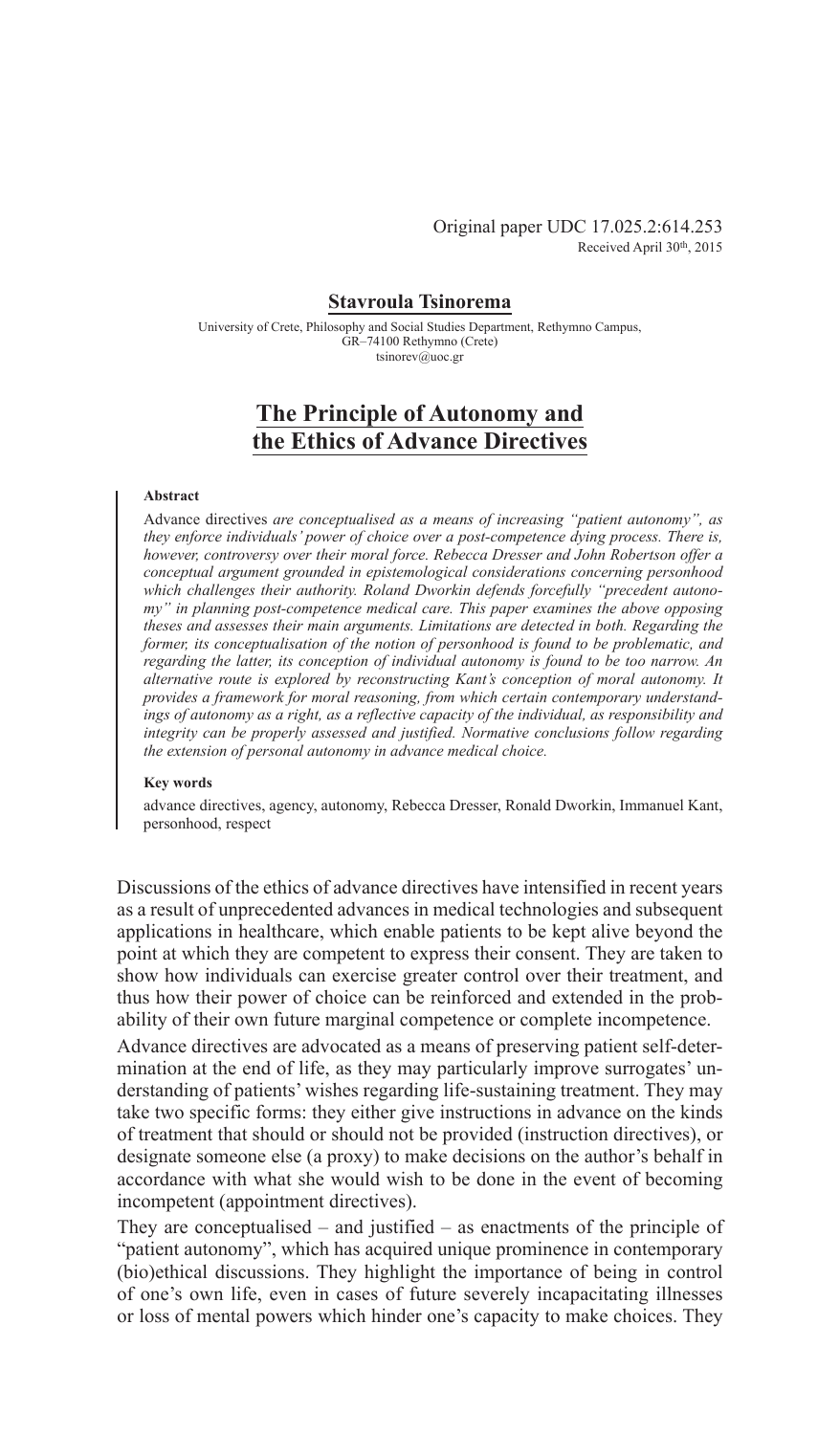are motivated by fears of being medically over-treated should one end up in a state of incompetence. On the whole, authors tend to specify the situations in which they would want treatment to be administered or discontinued.

Questions arise about the moral authority of advance choice, as well as its scope and application in a wide variety of cases. Executing an advance directive in anticipation of loss of consciousness, for instance, is different from that which is executed in anticipation of dementia. In the former case, its moral justification seems less debatable because, at the time that it is meant to take effect, there is no active agent whose choices need to be taken into account. In the case of severe dementia, however, the author of the advance directive wills to take control of her future at a time when she may still possess some attributes of agency, may be capable of experiencing pleasure and pain or discomfort, and of expressing needs and wants. In the latter case, the patient may be conscious, but partially or completely incompetent.

The worry, in such cases, is that the person who authored the advanced directive has undergone such severe transformation that there exists a patient who is a self very different from the author. Unlike the permanently unconscious, the demented individual may still have experiences, wants and desires, and therefore interests, which may conflict with those expressed in the advance directive. A standard criticism of such cases is that one person's treatment (the patient's) is dictated by another person's wishes (the author of the advance directive). And this is morally unacceptable.

The challenge goes deep and concerns the proper understanding and normative force of individual autonomy extending to the far end of human agency. What are the moral grounds for honouring advance directives and what is the scope of the latter? Objections fall within a large scheme of sceptical questions about the conceptual and normative dimensions of "precedent autonomy" and the idea of autonomous choices extending into the future, with authority extending into a period of an agent's incompetence.

## **"Margins of agency" and precedent autonomy: Two perspectives**

Two major theoretical approaches have dominated the current debate: that of Rebecca Dresser and John Robertson, on the one hand, and that of Ronald Dworkin, on the other. Both invoke a certain view of personhood, but they part company in their understanding of this notion.

## *a. The Dresser and Robertson thesis: Is there a problem with personal identity?*

Dresser and Robertson aim to undermine the moral force of instructional advance choice by invoking a conceptual argument about personhood and personal identity, which derives from empiricist epistemic premises. As they put it:

"It is difficult, if not impossible, for competent individuals to predict their interests in future treatment situations when they are incompetent because their needs and interests will have so radically changed."1

To substantiate their claim, they appeal to a certain philosophical theory of personal identity associated with Derek Parfit,<sup>2</sup> according to which personhood, one's status as a person, is a matter of one's psychology. Personal identity refers to that aspect of one's psychology which makes one the particular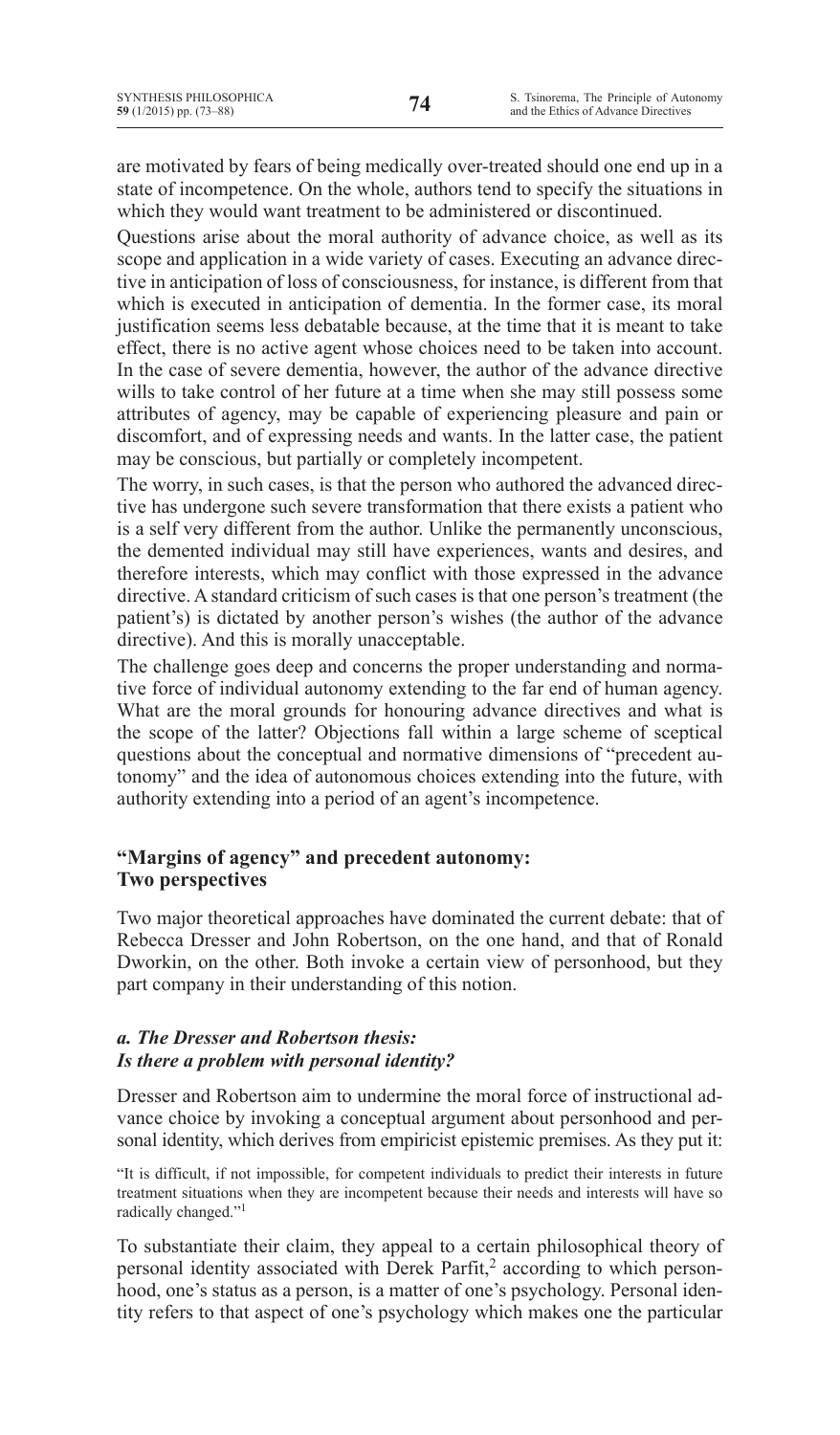person that one is. It consists in the continuity of psychological states through time. If one had a radically different psychology, then one would not be the particular person that one is. Similarly, if one's current psychology were to change drastically, then one's particular identity would also change.

On this reading, as the psychological connectedness and continuity between different stages in the life of a person may decrease, this decrease can alter the force of our normative commitments. In the case of deep psychological changes between the former and later self of a demented person, one could say that they are different persons. In such cases, an advance directive issued by the former person cannot have moral force for the course of action to be taken with regard to the person existing after the psychological change.

Dresser and Robertson have systematically defended the claim that, if the degree of psychological discontinuity is so great that we may talk about two different selves, then the demented subject's contemporary interests are the ones that should be legitimately cared for. The patient's earlier preferences should not count because the demented patient may not be the same person as the one who once expressed these preferences. $\frac{3}{3}$  Caretakers and medical practitioners are faced with individuals who, although not in the "full maturity of their capacities", are nonetheless conscious beings capable of pleasure and pain, who can have claims about their current needs and desires. Why should one, morally speaking, ignore these in the name of past values which are now extinct? Dresser puts the issue succinctly as follows:

"Legal decision-makers have accepted the dubious notion that what was vitally important to incompetent patients when they were competent remains vitally important to them in their incompetent states. But incompetent patients differ from competent patients in material ways that invalidate this notion. Incompetent patients are incapable of appreciating the values and preferences they once held dear. As a consequence, standards attempting to honor those values and preferences fail to advance the incompetent patient's present welfare."4

There is a moral requirement for medical professionals to do what is in the current best interests of the now incompetent or marginally competent patient, in situations in which her earlier wishes conflict with these interests. Decisions taken by others which affect a demented subject at a given time must be true to that person's point of view at that given time. Abiding by and trying to fulfil the wishes and values which the patient no longer endorses or experiences may harm the patient. Along these lines, Dresser rejects the view

1

Derek Parfit, *Reasons and Persons*, Oxford University Press, Oxford 1984. Parfit's approach has invigorated the 18th century Lockean tradition. John Locke proposes a relational view of personal identity as opposed to a substance-based, Cartesian, view of it (according to which, identity is preserved between two stages of a person's stages only in virtue of his/her consisting in one and the same substance). Against the latter, Locke argues that X at t1 is identical to Y at t2 just in case X and Y are related via consciousness,

i.e., just in case Y remembers the thoughts and experiences of X. As he puts, it, in case Y's consciousness "can be extended backwards" to X (John Locke, "Of Identity and Diversity", in: John Locke, *An Essay Concerning Human Understanding* [1694], Penguin Classics, London 1998, Book II, Ch. XXVII).

Rebecca Dresser, "Life, Death, and Incompetent Patients: Conceptual Infirmities and Hidden Values in the Law", *Arizona Law Review*, Vol. 28 (1986), No. 3, pp. 373–405; cf. R. S. Dresser, J. A. Robertson, "Quality of Life and Non-Treatment Decisions for Incompetent Patients".

3

R. Dresser, "Life, Death, and Incompetent Patients", p*.* 389.

Rebecca S. Dresser, John A. Robertson, "Quality of Life and Non-Treatment Decisions for Incompetent Patients: A Critique of the Orthodox Approach", *Law, Medicine & Health Care*, Vol. 17 (1989), No. 3, pp. 234–244 (239).

<sup>2</sup>

<sup>4</sup>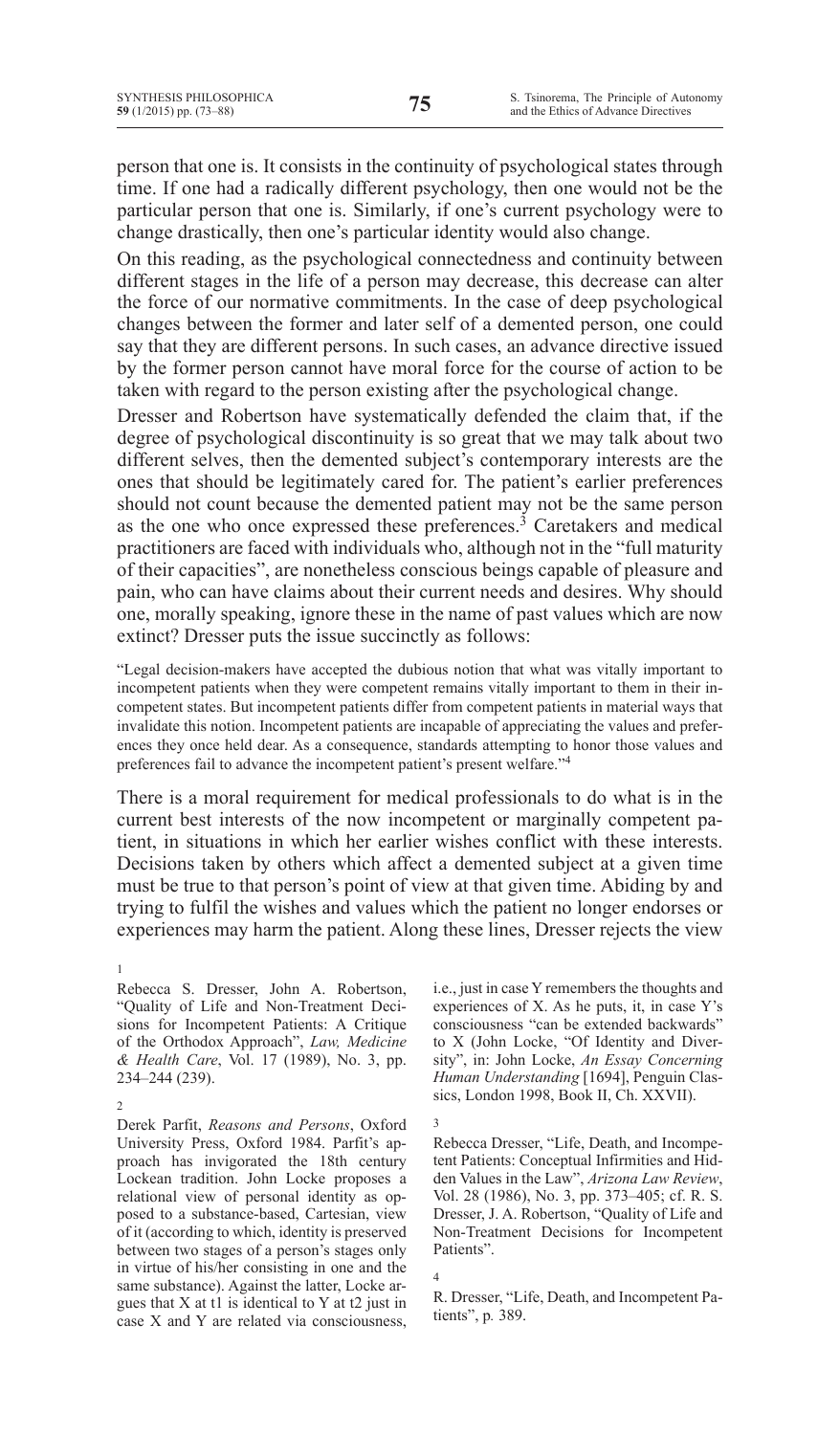that, in the event of becoming incompetent, patients retain the right of competent patients to refuse treatment including life-saving measures.

However, the justification of the Dresser-Robertson thesis rests on doubtful premises. As Joel Feinberg has argued,<sup>5</sup> a person's interests may be harmed even when she does not and can never experience the harm. To suggest otherwise is to take too narrow a view of what an interest is. Posthumous harms are a case in point. Such harms may occur when somebody's treasured goods suffer destruction, or her valued reputation as a person is undermined by wicked lies, or when important promises that she was given to be performed after death are broken. For similar reasons, a person's interests may be harmed by the way she is treated after she loses her cognitive capacity and awareness of the fact that such harms are being done to her.

The Dresser-Robertson thesis rests on a questionable conception of personhood which does not square adequately with a structural feature of personhood, namely that of persons as agents. Firstly, their analysis blurs the distinction between competence and personal identity. In saying that psychological discontinuity leads to a change of personality, they seem to ignore the gap between loss of competence for medical decision-making and change or loss of personality. Competence is unravelled in terms of certain psychological characteristics, and these are, in turn, taken to define personhood. Nonetheless, the move is left unargued. Secondly, it is unclear why such a conception of personhood should have any moral relevance at all. Personality is a far richer notion than their empiricist methodology recognises. It is a normative notion, and not a fact-stating matter. Their perspective is unable to answer adequately the question of why one's interests or preferences ought to be cared for in the first instance. One cannot validly conclude that something ought to be the case morally just because it works in a certain way psychologically. Even in cases in which there is psychological connectedness between the different stages of one's life, why should one's preferences or wishes (contemporaneous or advance) bind another's action (the surrogate's or anyone else's)? The transition from factual premises about psychology (facts about preferences and other mental states) to normative conclusions about moral commitment (what ought to be done) is epistemologically questionable.

## *b. Ronald Dworkin: Autonomy as integrity*

A different response to the moral authority of advance instruction comes from Ronald Dworkin, who furnishes reasons for adhering to the demented person's earlier instructions by appealing to the "right to autonomy" extending into one's future.<sup>6</sup> His conception of personhood stresses the active side of our human nature, that is, the standpoint that we adopt when we view ourselves not merely as subjects of (psychological) experiences through time, but as agents who actively decide what to do and take responsibility for what they do. This standpoint separates our actions from mere behavioural events determined by biological and psychological laws. Dworkin's approach focuses on the idea of freedom to make our own choices, do things for ourselves and take responsibility for what we do. This is what it means to be persons as opposed to mere things. Personhood is tied up with the practical standpoint, i.e., with agency and responsibility.

From the practical standpoint, we view our relationship to our choices and actions as that of an author: we view them as *our own*. When we think of ourselves in this way, our own lives matter to us personally. We conceptualise ourselves as living our lives, including having certain psychological experi-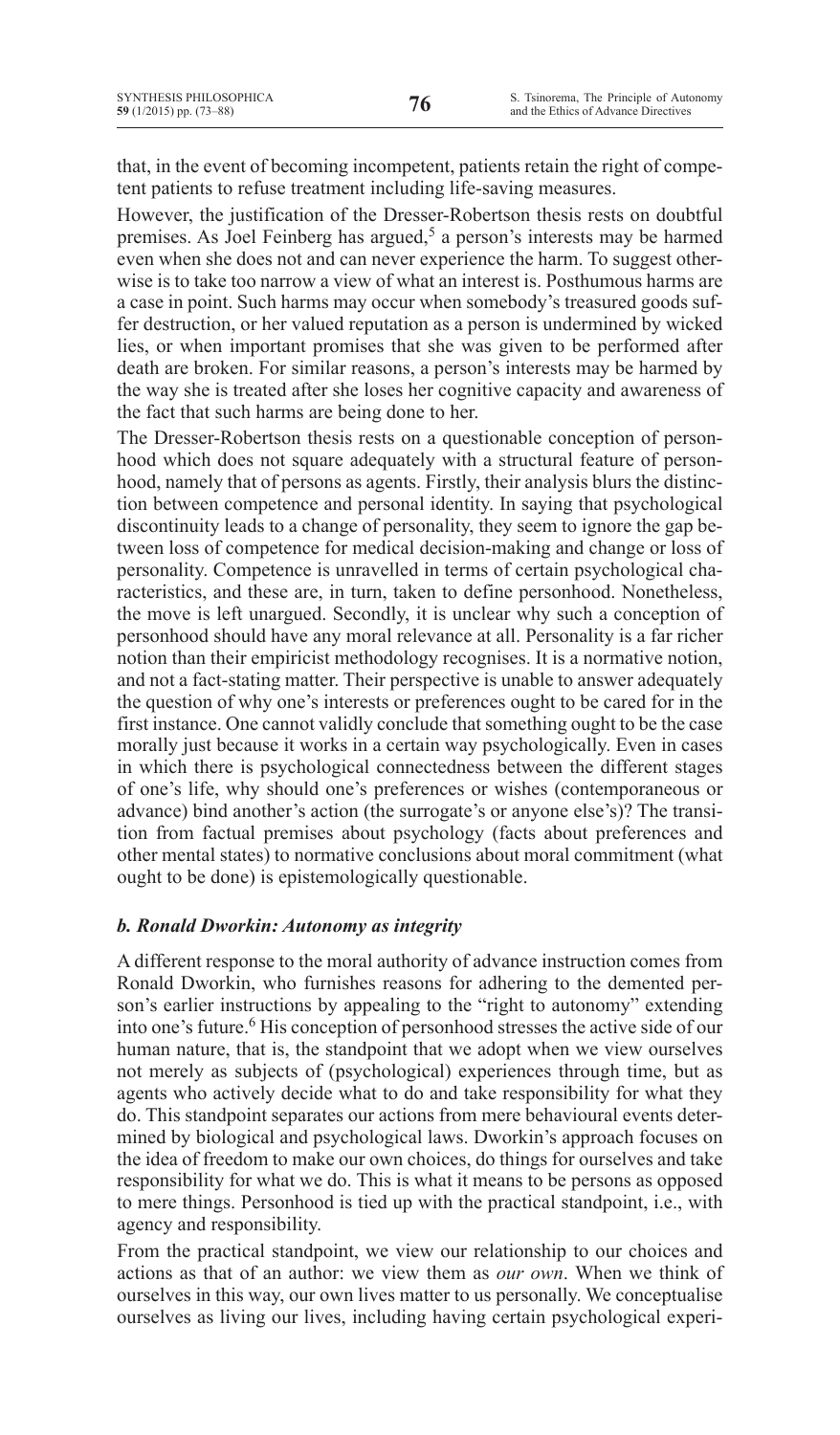ences, as something we actively engage in, as something that we do. Dworkin conceptualises this important feature of our sense of personal identity, which the Dresser-Robertson thesis leaves out, through his notion of personal autonomy. Personhood, for him, is intertwined with the capacity for autonomy. He understands the latter as "the ability to act out of genuine preference or character or conviction or sense of self".7 To be a person is to be an autonomous agent, and autonomy implies taking responsibility for one's life.

The decisive criterion of autonomy is the right to govern the course of one's life, including one's future incompetence according to a "recognised and coherent scheme of value".<sup>8</sup> The value of autonomy

"… lies on the scheme of responsibility it creates: autonomy makes each of us responsible for shaping our own lives according to some coherent and distinctive sense of character, conviction, and interest. It allows us to lead our own lives rather than being led along them, so that each of us can be […] what he has made of himself."9

A human life is to be judged "as we judge a literary work […] whose bad ending mars what went before".<sup>10</sup> From the point of view of a person, it is not "zoe", physical or biological life, that has inviolable moral worth but "biography".11 When an autonomous person becomes incompetent, we "worry about the effect of his life's last stage on the character of his life as a whole, as we might worry about the effect of a play's last scene or a poem's last stanza on the entire creative work".12 A bad ending may be worse than death as it may leave a person "a narrative wreck […], a life worse than one that ends when its activity ends".13

We ought to adhere to the patient's earlier values and wishes, which originated when she was still capable of acting autonomously and capable of judging what was important for her overall well-being. We ought to respect the patient's "precedent autonomy", because we ought to respect the abilities and capacities that gave rise to such values and choices. We ought to respect that person's personhood when it was intact. He specifies "precedent autonomy" as follows:

"A competent person's right to autonomy requires that his past decisions, about how he is to be treated if he becomes demented, be respected even if they do not represent, and even if they contradict, the desires he has when we respect them, provided he did not change his mind while he was still in charge of his own life."<sup>14</sup>

Dworkin furnishes two arguments in support of the above claim, one grounded in personal autonomy and the other in beneficence,<sup>15</sup> both of which lead to

| 5                                                                                             | 10                                                      |
|-----------------------------------------------------------------------------------------------|---------------------------------------------------------|
| Joel Feinberg, <i>The Moral Limits of the Crimi-</i>                                          | R. Dworkin, <i>Life's Dominion</i> , p. 27.             |
| nal Law: Vol. 3 – Harm to Self, Oxford Uni-<br>versity Press, New York 1984, pp. 83–95.       | 11                                                      |
| 6                                                                                             | Ibid., pp. 82–83.                                       |
| Ronald Dworkin, Life's Dominion, Alfred A.                                                    | 12<br>Ibid., p. 199.                                    |
| Knopf, New York 1993, pp. 218–237.                                                            |                                                         |
| 7                                                                                             | 13                                                      |
| Ibid., p. 225.                                                                                | Ibid., p. 211.                                          |
| 8                                                                                             | 14                                                      |
| Ronald Dworkin, "Autonomy and the De-<br>mented Self", <i>The Milbank Quarterly</i> , Vol. 64 | R. Dworkin, "Autonomy and the Demented<br>Self", p. 13. |
| $(1986)$ , suppl. 2, pp. 10–14.                                                               | 15                                                      |
| 9                                                                                             | R. Dworkin, <i>Life's Dominion</i> , pp. 222–229,       |
| Ibid., p. 8.                                                                                  | $229 - 231$ .                                           |
|                                                                                               |                                                         |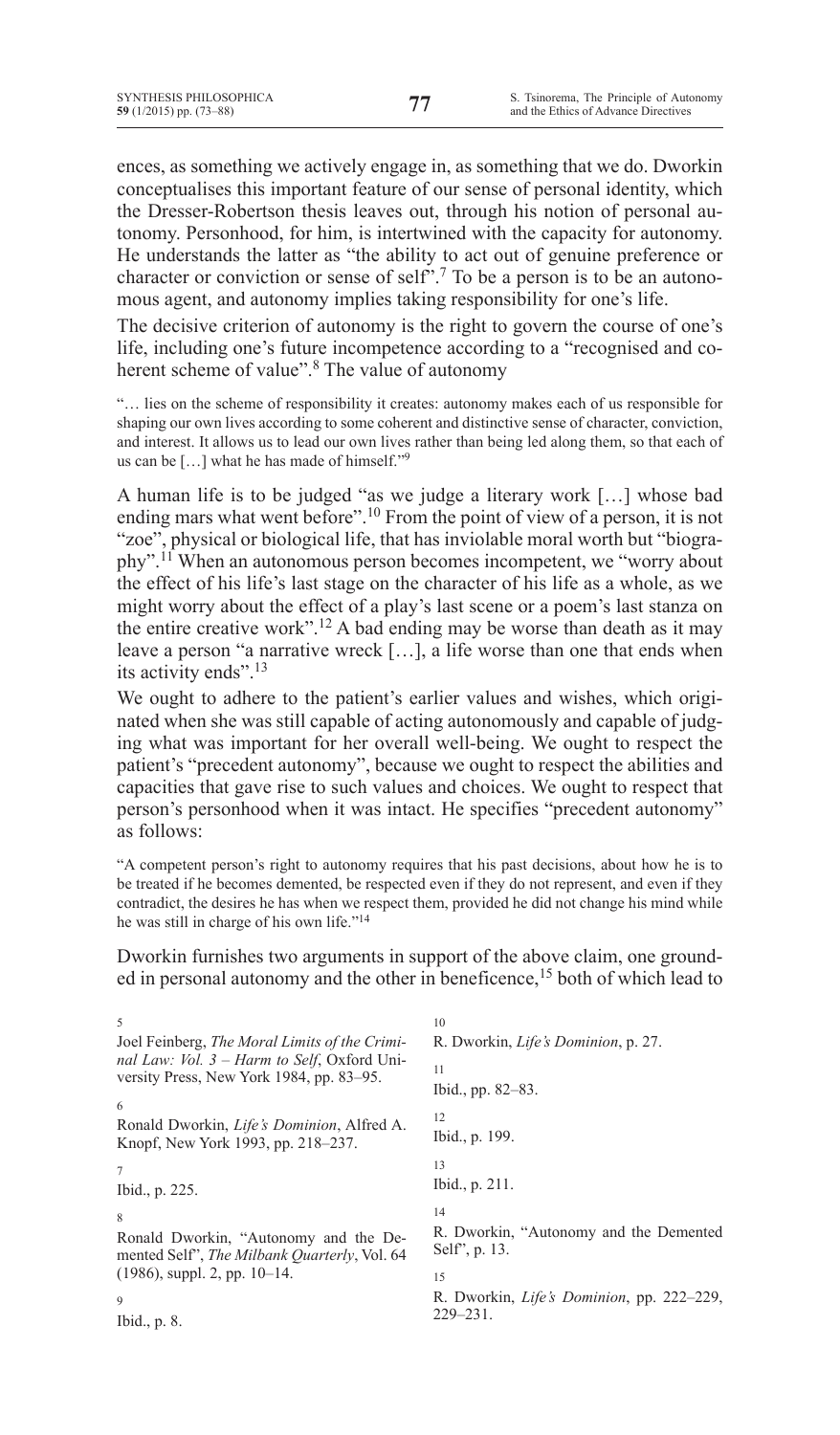the moral prioritisation of deeply held goals and values ahead of one's future incompetent mental condition. The reasons for honouring advance directives stem from considerations of respect for the right to individual autonomy and (their author's) right to our beneficence. He understands beneficence as the right which a person entrusted to the care of another has that the latter make decisions in the best interests of the former. Just as it would be a mistake to conceive a demented person as a person with the right to autonomy and interests of *her own*, which are distinct from those of her previous competent stage, so it would be an error to think that we would satisfy the patient's best interests if we ignored her previous choices.

Unravelling the notion of best interests, he draws a distinction between one's "experiential" and one's "critical" interests. Victims of dementia, *qua* demented, may still have experiential interests in their lives, i.e., good or bad experiences, such as enjoying comfort or feeling pain or fear. But they have lost the capacity to think about how to make their lives more successful as a whole:

"They are ignorant of self – not as an amnesiac is, not simply because they cannot identify their pasts – but more fundamentally, because they have no sense of a whole life, a past joined to a future, that could be the object of any evaluation or concern as a whole. They, therefore, have no contemporary opinion about their own critical interests."16

Although they cannot have a view of their life as a whole, and so they cannot make a judgement about their critical interests, nor can they assess what makes their life a success or a failure, they, nevertheless, have to be treated as persons who have become demented. The autonomy and interests of the whole personality – whose life should be viewed as encompassing far more than the period of their dementia – should be taken into consideration. And these can be affected by what happens to individuals in this final, demented, stage. Respecting both the patient's right to autonomy and her best (critical) interests (her "right to beneficence") requires adhering to her previous will, giving weight to her critical interests as she conceived them when she was competent to do so. There is no conflict between autonomy and beneficence in deciding what to do in such cases. Demented patients' advance directives ought to be honoured.

In a nutshell, Dworkin's analysis leads to the unambiguous conclusion that advance directives should be respected, because they are expressions of the critical interests that a person has and constitute that person's well-being, manifesting at the same time the exercise of her autonomy. His reconstruction of autonomy and beneficence leads to the claim to non-interference and to respecting the will of competent individuals concerning future treatment, even if a demented person expresses a will to the contrary. The rights of competent and conscious individuals to continue treatment, refuse treatment, or end their lives through more active means or interventions (so long as they did not change their minds while competent) are to be respected.

At the core of his understanding of agency and autonomy is the decision-making capacity of the individual and the ability to be in control and plan one's life as a whole, which warrants protection from unacceptable paternalism. This reconstruction of personal autonomy has its roots in John Stuart Mill.<sup>17</sup> He strikes a Millian note when he argues:

"Recognizing an individual right of autonomy makes self-creation possible. It allows each of us to be responsible for shaping our lives according to our own coherent or incoherent – but, in any case, distinctive – personality. It allows us to lead our own lives rather than be led along them,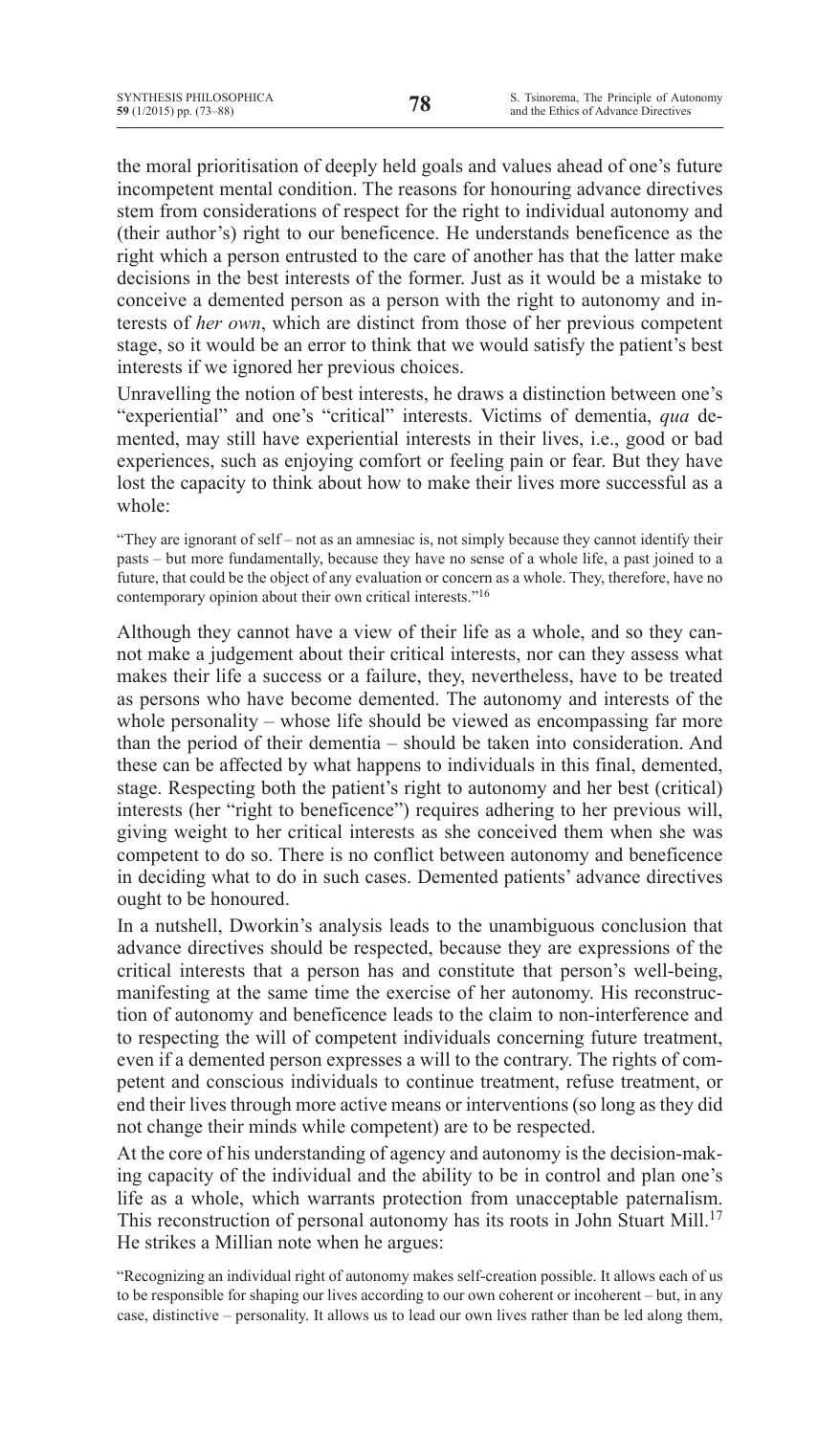so that each of us can be, to the extent a scheme of rights can make this possible, what we have made of ourselves."18

Dworkin draws attention to important aspects of individuality and the good life, including autonomous living. However, two premises in his argument need further defending, namely, (a) the view that the demented patient can no longer generate "critical interests", and (b) that the crucial dimension of autonomy is that of a capacity for being able to set one's own values and goals and follow them.

Regarding (a), Dworkin assumes that critical interests stem from "convictions about what helps to make a life good on the whole".19 However, critical interests may plausibly be said to be generated from something less: simply from convictions concerning what is good to have, without requiring the ability to grasp, or review, one's life as a whole. This not only characterises dementia patients, but may also be ascribed to many of the rest of us. Critical interests need not be understood in terms of a person's grasp of what is good for her life as a whole, but can be traced to somebody's convictions about what would be good for her – what is valuable for her to have or achieve.

A forceful criticism along these lines comes from Agnieszka Jaworska,20 who – while agreeing with Dworkin about the normative dominance of critical interests over experiential ones – understands persons with dementia as still capable of generating new critical interests, including those about the value of their life. In order to substantiate her thesis, she appeals to a distinction between values and desires. While desiring is a more basic, first-order notion, valuing involves reflection. We do not always value what we desire. We often try to give up a bad habit, for example. To value something is not merely to desire it, but to think that it is good; and this is a second-order appraisal. For Dworkin, to form critical interests one must be capable of having convictions about what makes one's own life good as a whole. She objects that critical interests can stem from simpler second-order desires, and that convictions about what is good to have do not require the ability to grasp or reflect upon one's life as a whole.

Along these lines of argument, she contends that a demented person who has the capacity to value (even if that person has lost the capacity to implement her values) is capable of generating new critical interests. And the latter should be taken into account, thereby relativising the force of advance choice. It is one thing for someone to write an advance directive planning treatment in case of permanent unconsciousness, but quite another in case of dementia. In the first instance, the directive has full authority because later there will be no active agent to change some of her values, while in the second, later there will still be a person who is a valuer.

A demented person may be capable of generating contemporaneous critical interests as a person capable of valuing things. And her values may change and become different from the ones she endorsed when she was healthy. If

Ibid., p. 230. 17 John Stuart Mill, "On Liberty", in: John Stuart Mill, *On Liberty* [1859], Penguin Classics, London 1982, Ch. 3.

19 Ibid., pp. 201–202.

 $20$ 

Agnieszka Jaworska, "Respecting the Margins of Agency: Alzheimer's Patients and the Capacity to Value", *Philosophy and Public Affairs*, Vol. 28 (1999), No. 2, pp. 105–138.

18

16

R. Dworkin, *Life's Dominion*, p. 224.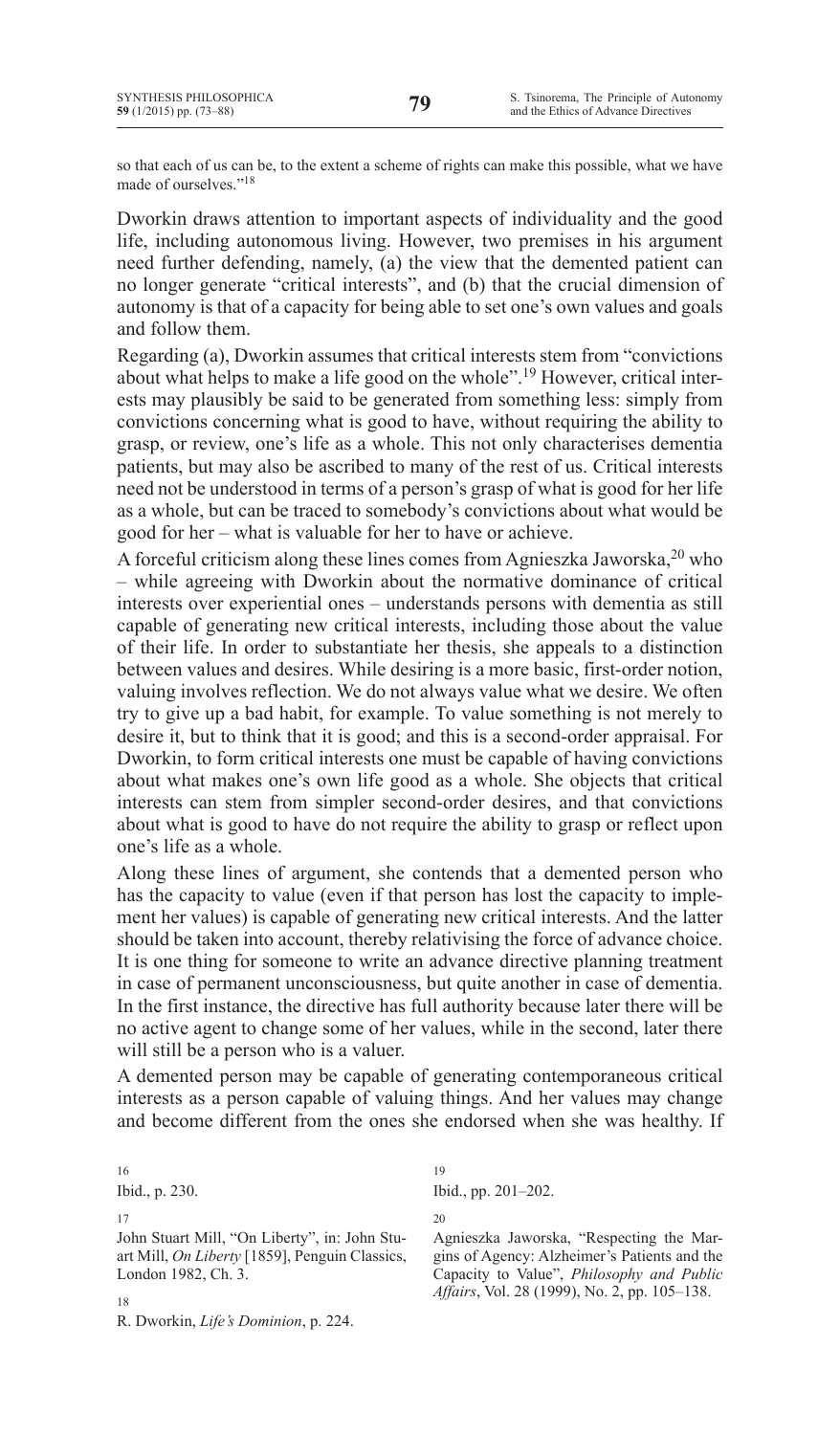this is so, then the conflict which occurs in our dilemmas about caring for that person may be best described as a conflict between the patient's ongoing experiential interests and her ongoing critical interests.<sup>21</sup>

However, in crucial respects, Jaworska and Dworkin do not address each other's point. Their views are grounded in different conceptions of critical interests, which lead them to different moral assessments of dementia. For Jaworska, anyone capable of second-order desires is a valuer, thus capable of generating new critical interests by changing one's mind. For Dworkin, on the other hand, critical interests involve more than just any values or second-order desires. They involve particular evaluative characteristics, such as life-long commitments and views of "what makes life good as a whole"; they involve the integrity of one's life in its entirety. In the end, Jaworska does not show that Dworkin is mistaken about the ability of demented patients to generate new critical interests in his sense of critical interests. Rather, what she formulates is a different conception of critical interests, one that does not address the kinds of reasons that Dworkin offers for insisting that critical interests override experiential interests in the overall assessment of best interests, namely their grounding in life's integrity, the value that people attach to their lives as a whole.

As for (b), it seems to me that, here, Dworkin's approach is at its most vulnerable. It concerns the fact that he invokes too narrow a conception of autonomy in ethics. He argues that it matters morally to individuals that they each be able to lead a self-directed life, which each personally finds fulfilling. He focuses on autonomy as an individual's capacity, and value-formation as the basis for the exercise of this capacity. Autonomy is thus reconstructed as an individual's capacity for value-formation. The value of personal autonomy emerges as the value of an individual's rationally self-directed life in the above sense. Within this scheme, the ethics of personal autonomy rests on the acceptance of a fundamental right of individuals to make choices with regard to their own bodies. However, this reconstruction is weak at the point at which it restricts justification for respect for one's chosen action to a capacity to have a distinctive character and act out of a sense of identity with one's values (individuality). Only where this capacity exists over a continuous period of time, according to Dworkin, does one have the required abilities so as to claim a right to autonomy.

However, why should a personally autonomous life in the above sense create an obligation that others should respect or assist an individual in attaining it? Going back to classical moral theory, for both Kant and Mill, the capacity for autonomous agency acquires normative significance because it is related to a moral endeavour which goes beyond the life of the individuals concerned. Particularly, in Kant, it is humanity in one's own person as well as in the person of everybody else that has moral worth (it is an "end-in-itself"<sup>22</sup>). Equally for Mill, $^{23}$  the normative ideal of human progress places individual self-development within the scheme of a higher social ideal, which is the welfare of the greatest number of agents possible. In classical moral theory, there is an individual-transcending dimension which sees morality as that which characterises our relations to others. This element is lacking in Dworkin's analysis, as indeed in most contemporary writings on autonomy in bioethics, despite their self-proclaimed allegiance to the above tradition.

## *c. Kantian autonomy*

Were we to offer a classification of the various conceptions of the notion of "patient autonomy", so vehemently invoked in contemporary bioethics, we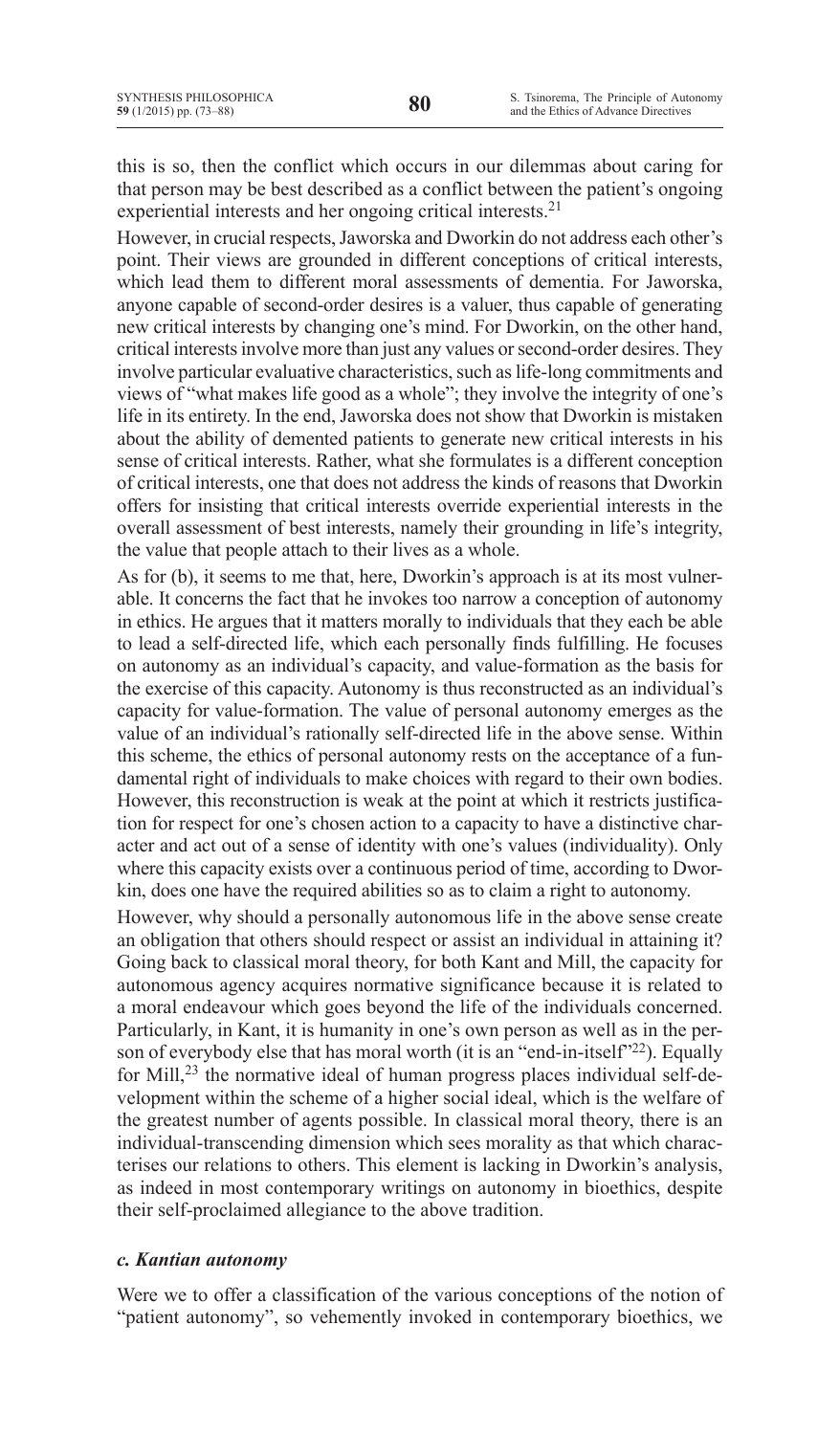would detect at least three different senses according to which a person's autonomy can be said to be morally valuable: (i) as mere, sheer choice, that is, as some form of individual independence thought to be desirable; (ii) as a valued reflective capacity of the individual, a capacity to reflect on one's desires and adopt the rationally acquired ones; (iii) as Kantian or "rational autonomy", that is, as acting on principles valid from the standpoint of all.

The first conception is a minimalist one.<sup>24</sup> It counts all choosing unhindered by external sources as autonomous choosing. Respect for it is merely respect for patient choice (choices that may endanger life or health are not excluded). The only restriction that some of its advocates would accept is the prevention of harm or risk to others. The second conception views autonomy as choice that meets some additional standard, e.g., as a choice which is informed or reasoned as a second-ordered desire to have particular desires or preferences (cf. Harry G. Frankfurt<sup>25</sup>), or as reflective or authentic choice, coherent with other choices in one's life as a whole (cf. R. Dworkin), or as second-order valuing (cf. A. Jaworska). However, issues arise and controversies develop regarding what these standards should be. Debates are inconclusive. They only appear to be significant, if we start our moral reasoning by favouring some such characteristic of the individual agent, leaving otherwise open the question of why and how this characteristic should generate obligations for all others.

The third sense of autonomy mentioned above characterises principles rather than individuals. It is related to universal self-legislation and depicts that binding, individual-transcending aspect in our moral relations. It is firmly grounded in Kant's conception of morality, characterising principles as autonomous if and only if the reasons for acting on them could be adopted by all (rather than by reference to some particular authority of limited scope – which, for Kant, would be acting heteronomously). Kantian autonomy provides reasons why concern for others or dependence on others fits into the moral scheme of personal autonomy. It shows that the core of the capacity for autonomy consists in the ability to lay down the principles that will govern one's actions, which, *qua* moral, are capable of being shared by all. It is not merely independence of judgement or self-direction in one's life that constitutes moral autonomy. On the contrary, acknowledging the force of independently binding principles constitutes the core constituent of the personally autonomous agent. In Kant's words:

21

Ibid, pp. 111, 134ff.

22

Ιmmanuel Kant, *Grundlegung zur Metaphysik der Sitten* [GMS], 1785, in: *Kant's Gesammelte Schriften*, Königlich-Preußische Akademie der Wissenschaften (later: Deutsche Akademie der Wissenschaften zu Berlin), Walter de Gruyter, Berlin 1903–, Vol. 4, pp. 428–429; English translation: Immanuel Kant, *Groundwork of the Metaphysics of Morals* [GMM], in: Mary Gregor, *Immanuel Kant. Practical Philosophy*, Cambridge University Press, Cambridge 1996, pp. 78–80.

23

J. S. Mill, *On Liberty*.

24

See, e.g., John Harris, "Rights and Reproductive Choice", in: John Harris, Soren Holm (eds.), *The Future of Human Reproduction: Ethics, Choice, and Regulation*, Clarendon Press, Oxford 1998; Julian Savulescu, "Autonomy, the Good Life and Controversial Choices", in: Rosamond Rhodes, Leslie P. Francis, Anita Silvers (eds.), *The Blackwell Guide to Medical Ethics*, Blackwell, Oxford 2007, pp. 17–37; John Robertson, *Children of Choice: Freedom and the New Reproductive Technologies*, Princeton University Press, Princeton 1994.

25

Harry G. Frankfurt, "Freedom of the Will and the Concept of a Person", *The Journal of Philosophy*, Vol. 68 (1971), No. 1, pp. 5–20.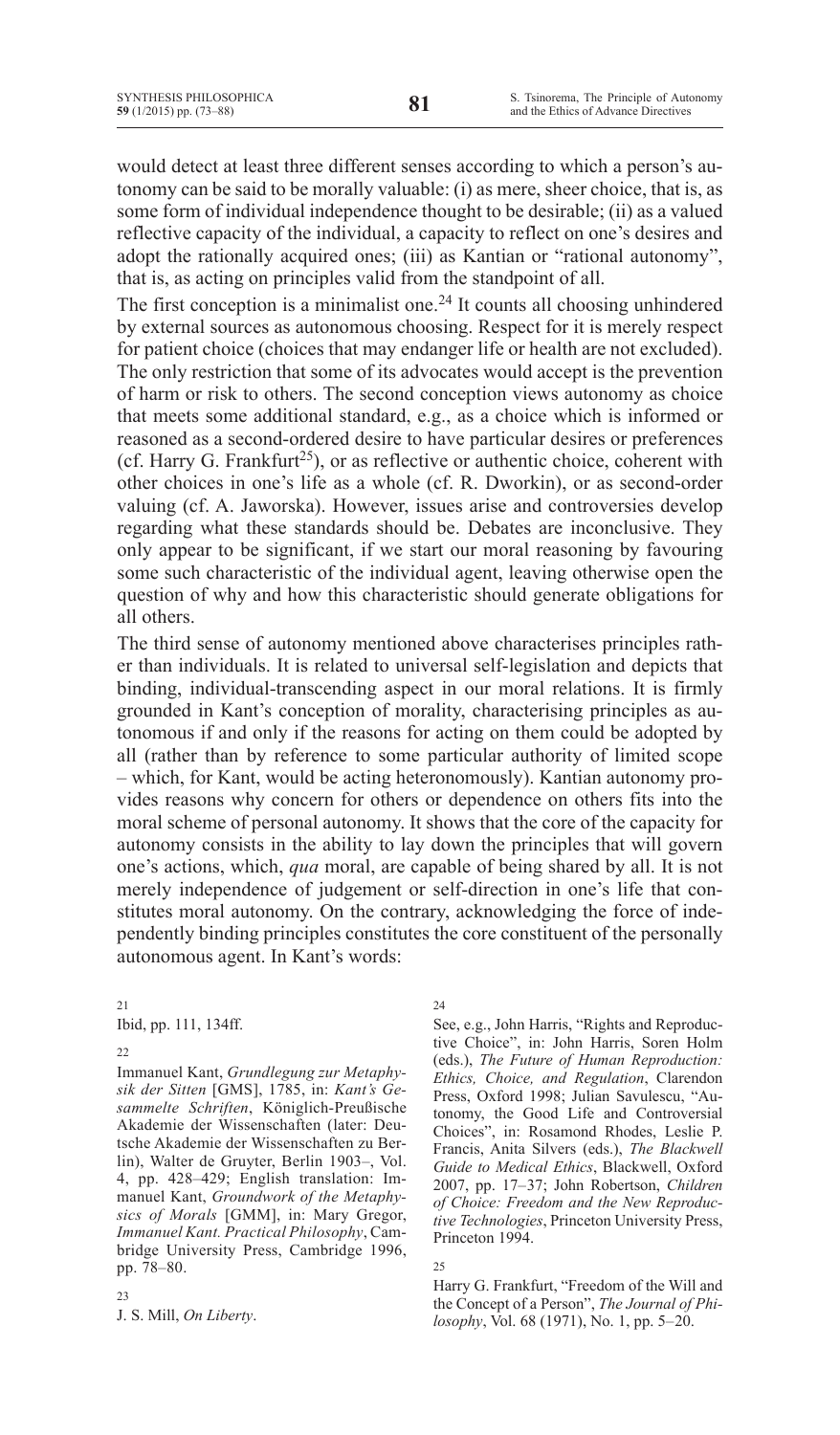"Autonomy of the will is the property of the will by which it is a law to itself. […] The principle of autonomy is, therefore: to choose only in such a way that the maxims of your choice are also included as universal law in the same volition."26

We thus obey the categorical imperative (the moral law) by declining to adopt any maxim that could not rationally be endorsed by all others, including the party affected by our action – in the present case, by the patient. What is morally worthy is the individual's capacity for self-legislation, and it is worthy in a particular way: we accord respect to it. We respect the patient's autonomy by regarding her participation in our decision-making as a constraint on what decisions we permit ourselves to make.

Respecting persons' autonomy in the Kantian sense is not just a matter of giving them effective options and assisting them in achieving some of them, but making decisions in which they (and all others) could rationally join in. The substantial principles of non-coercion and non-deception follow from the above notion. Kant's conception of autonomy does not merely propound the value of a person's end-setting capacity. It is "the will's moral capacity to determine itself" independently of subjective drives and in accordance with principles which all others could adopt (principles of practical reason). It is our law-making ability which is called "autonomy". It is "the ground of the dignity of human nature and every rational nature".27 This is what is captured by the Kantian notion of personality. It may sometimes require setting aside the individual projects that one may have for the sake of morality.

Integral to Kant's notion of autonomy is the common human perspective. Morality as autonomy is about our relations with others (abiding by self-legislated principles valid from the standpoint of all). If this is so, if morality is interpersonal in the above sense, then to speak of the moral importance of personal autonomy implies that it has a role in interpersonal relations. The individual-transcending dimension of morality is captured by Kant as follows:

"… every person's own will directed to himself, is restricted to the condition of agreement with the *autonomy* of the rational being, that is to say, such a being is not to be subjected to any purpose that is not possible in accordance with a law that could arise from the will of the affected subject himself; hence this subject is to be used never merely as a means but as at the same time an end."<sup>28</sup>

Unlike its Dworkinian counterpart, Kantian autonomy is not a "value" or a "right". Autonomy is necessarily attributed to the will of each and every moral agent, *qua* member of the moral community. It is not an empirical matter to be discerned, that is to say, it is not the case that some individuals have more or less than others, as indeed is the case with independence of judgement or mind and the ability to control events in one's life as one chooses. It is a model of moral agency that applies to all human beings, *qua* moral agents. Autonomy thus constitutes the ground of the dignity of rational nature, and such autonomy is expressed primarily through the act of giving laws to oneself.

Put differently, autonomy means responding to moral reasons. It is not merely an individual right or a value, but a structural feature of moral agency and is, as such, presupposed by all rights and duties. Rights stem from (moral) autonomy. The latter offers a solid normative ground for claims of rights, giving them coherent content and justification.

Kant does not ground moral requirements on some prior value, or some valuable feature to be found in other human beings. Rather, he turns the relation the other way round: something has value because it is morally required. So, we owe respect to others not because they possess some kind of value, but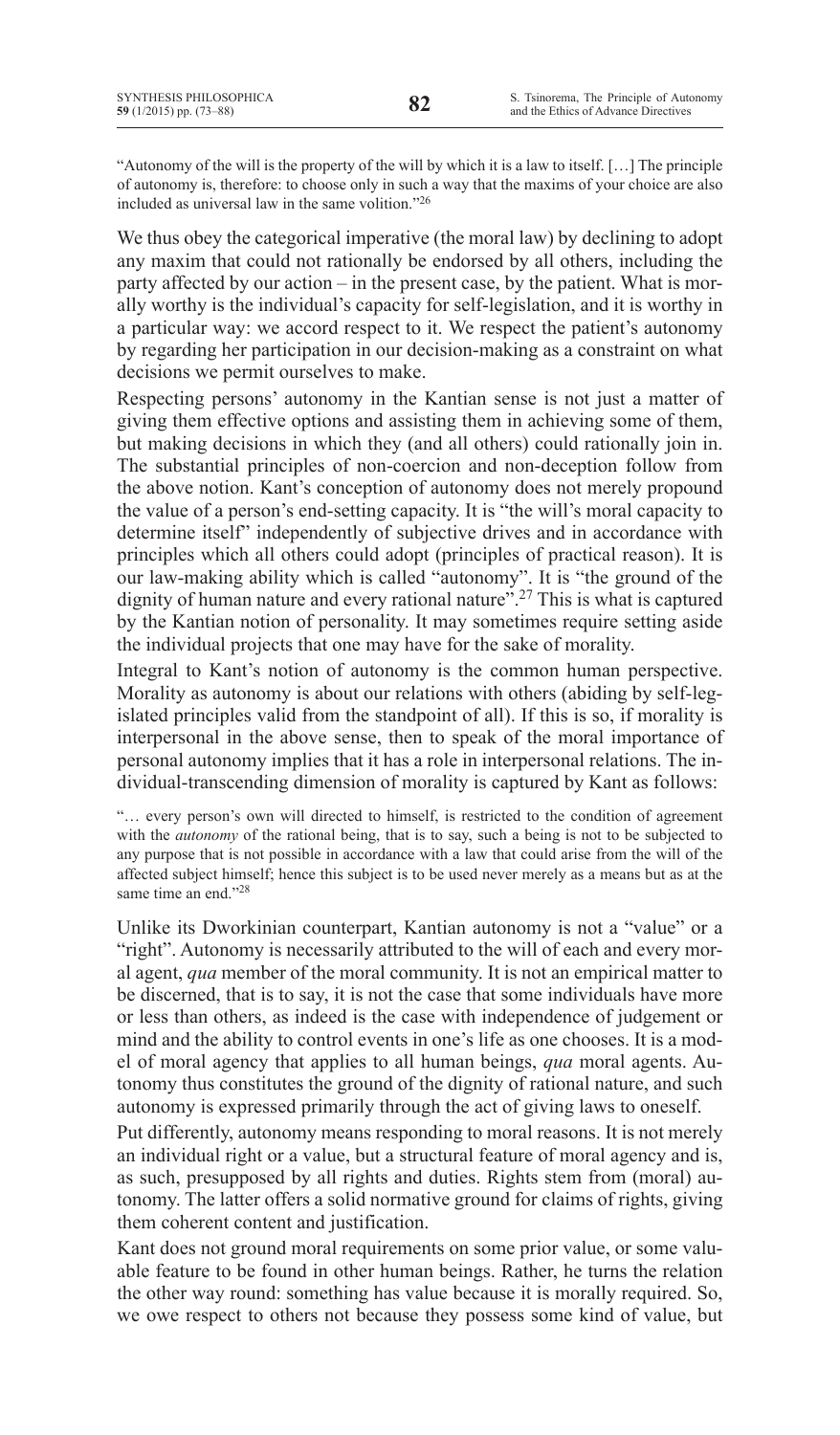because it is a direct demand of our moral rationality. It is from this demand that all other values follow. This claim is encapsulated in the "formula of humanity", which expresses the demand not to treat others merely as means, but always at the same time as ends in themselves. The demand is a categorical imperative, that is, a prescription law-like in form and universal in scope. These latter two characteristics cannot be inferred or acquired from experience, but are structural characteristics of an a priori conception expressing moral status:

"This principle of humanity, and in general of every rational nature, *as an end in itself* (which is the supreme limiting condition of the freedom of action of every human being) is not borrowed from experience; first because of its universality, since it applies to all rational beings as such and no experience is sufficient to determine anything about them; second because in it humanity is represented not as an end of human beings (subjectively), that is, not as an object that we of ourselves actually make our end, but as an objective end that, whatever ends we may have, ought as law to constitute the supreme limiting condition of all subjective ends, so that the principle must arise from pure reason."29

Kant's "formula of humanity" states that one ought to act in such a way that one treats humanity in one's own person and in each and every other person as an end and never merely as a means. Human beings, *qua* rational agents, have dignity in virtue of their humanity (their rational moral agency). It is not the bare life of an individual human being that has dignity. Kant is not a vitalist. He does not defend life at all costs. He puts it this way: "morality and humanity insofar as it is capable of morality, is that which alone has dignity".30 We respect persons by respecting their humanity and thus their rational agency that constitutes humanity. It is this status that confers dignity upon them, unconditional worth beyond any price. Dignity cannot be traded off or measured against any other values.

All the main aspects of Kant's formulations of the categorical imperative come together in the idea of a "kingdom of ends", from which specific practical principles follow. A "kingdom of ends" is a systematic union of rational agents under common laws, being both legislators and subject to them. They "legislate" laws as rational beings with autonomy of the will and mutual recognition of their status as ends in themselves (persons).

Important consequences regarding the treatment of beings at the margins of agency follow from the above conception of moral autonomy. Kant's conceptual argument is that autonomy is constitutive of moral agency, and this is independent of our beliefs about which human creatures are, empirically speaking, moral agents. Although we cannot consider severely brain-damaged or demented human beings as responsive to moral reasons, they are, nevertheless, due our respect because we relate to them as members of the

26 I. Kant, GMS, Ak. 4:440; I. Kant, GMM, p. 89. It is known as the "Formula of Humanity" of the Categorical Imperative.

27

I. Kant, GMS, Ak. 4:436; I. Kant, GMM, p. 85.

28

Immanuel Kant, *Kritik der praktischen Vernunft* [KpV], (1788), in: *Kant's Gesammelte Schriften*, Königlich-Preußische Akademie der Wissenschaften (later: Deutsche Akademie der Wissenschaften zu Berlin), Walter de Gruyter, Berlin 1903–, Vol. 5, p. 87; English translation: Immanuel Kant, *Critique of Practical Reason* [CPR], in: M. Gregor, *Immanuel Kant. Practical Philosophy*, p. 210.

29

I. Kant, GMS, Ak. 4:431; I. Kant, GMM, p. 80.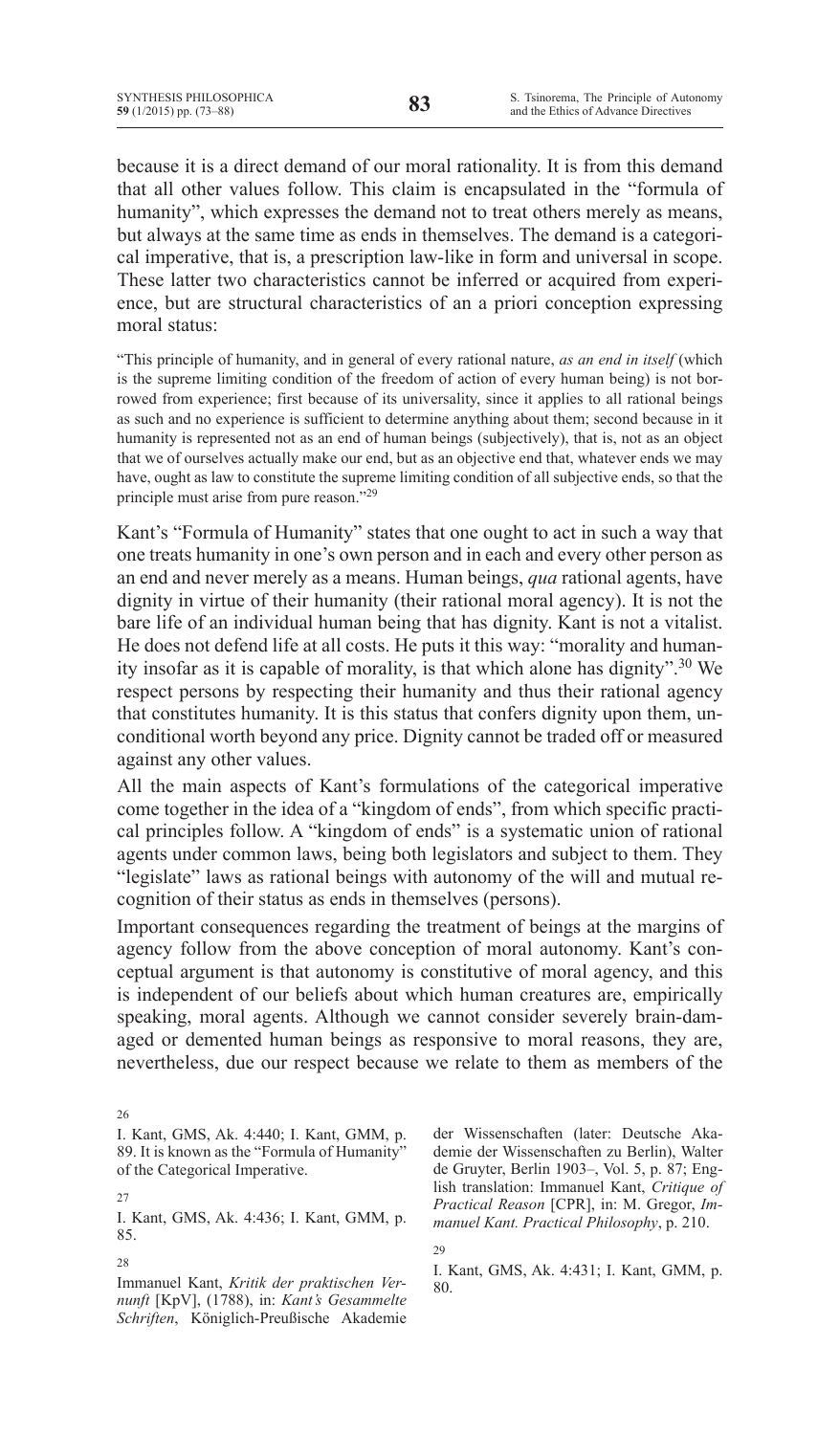moral community in virtue of what they have been and in virtue of that which they exhibit (the "image" of a human face, metaphorically speaking).

One does not have to find out whether others possess this or that (valuable) feature as a matter of fact in order to be bound by respect to them. When Kant invokes the notion of dignity and attributes it to persons by virtue of their rational (and to that effect, moral) nature, thus placing them beyond any price, he does not invoke anything that requires the ability to walk unassisted, or to control one's movements, or to eat without help, or to be self-reliant. He does not mean physical independence or strength. Moral autonomy does not involve empirical abilities to function independently, or lack of dependence on continuous medical intervention, or freedom from physical or cognitive deterioration. The conception of dignity invoked in bioethical discussions often seems to refer to a kind of condition threatened by physical deterioration or dependency. But this is not the status that can ground the demands on our moral actions which are so fundamental in Kant's ethics.

## **The unity of personhood and the authority of advance directives**

On Kantian grounds, mentally disabled or incapacitated persons are to be treated as full members of humanity, as subjects of rights and interests. The fact that they are unable to tell us what they want does not make them strangersto our moral community. Even regarding mature rational agents, the latter may express their rational autonomy in action in various ways. What is more, Kant repeatedly stresses that we cannot judge their inner motive with assurance. This implies that we too remain uncertain about the degree to which others, mature adult individuals, express their personal autonomy. We need the power of imagination in order to understand others in their individual separateness, or strangeness or even mental impairment, and ought to respect them even if we do not fully understand them.

If persons are human beings with moral status, then the loss of the ability to display certain empirical properties does not make them non-persons. It does not deprive them of being members of humanity, the community of moral agents. Even when someone is in a persistent vegetative state, there are still certain interpersonal moral attitudes that we extend to them: they are due our respect of the sort that forbids us to maltreat, harm, humiliate or degrade them.

The reluctance we feel to degrade the comatose demonstrates that their body has to be treated with respect as an integral part of their personality, because of the "human form" it manifests. Each of us is an "image" or a manifestation of humanity. To the extent that the "kingdom of ends" evokes respect, each of its instances also evokes respect.

There is reason to respect advance directives furnishing instructions on how one should be treated in case of permanent loss of consciousness or cognitive capacity, just as there is reason to respect the directives of the deceased furnishing instructions on what is to happen after their death concerning their property and its distribution to their loved ones. Respect for rational agency requires both sustaining conditions of rational agency and respecting decisions made by rational agents. Advance directives have moral force because a person's determination of the will and moral realisation include a claim in shaping her future image and recollections.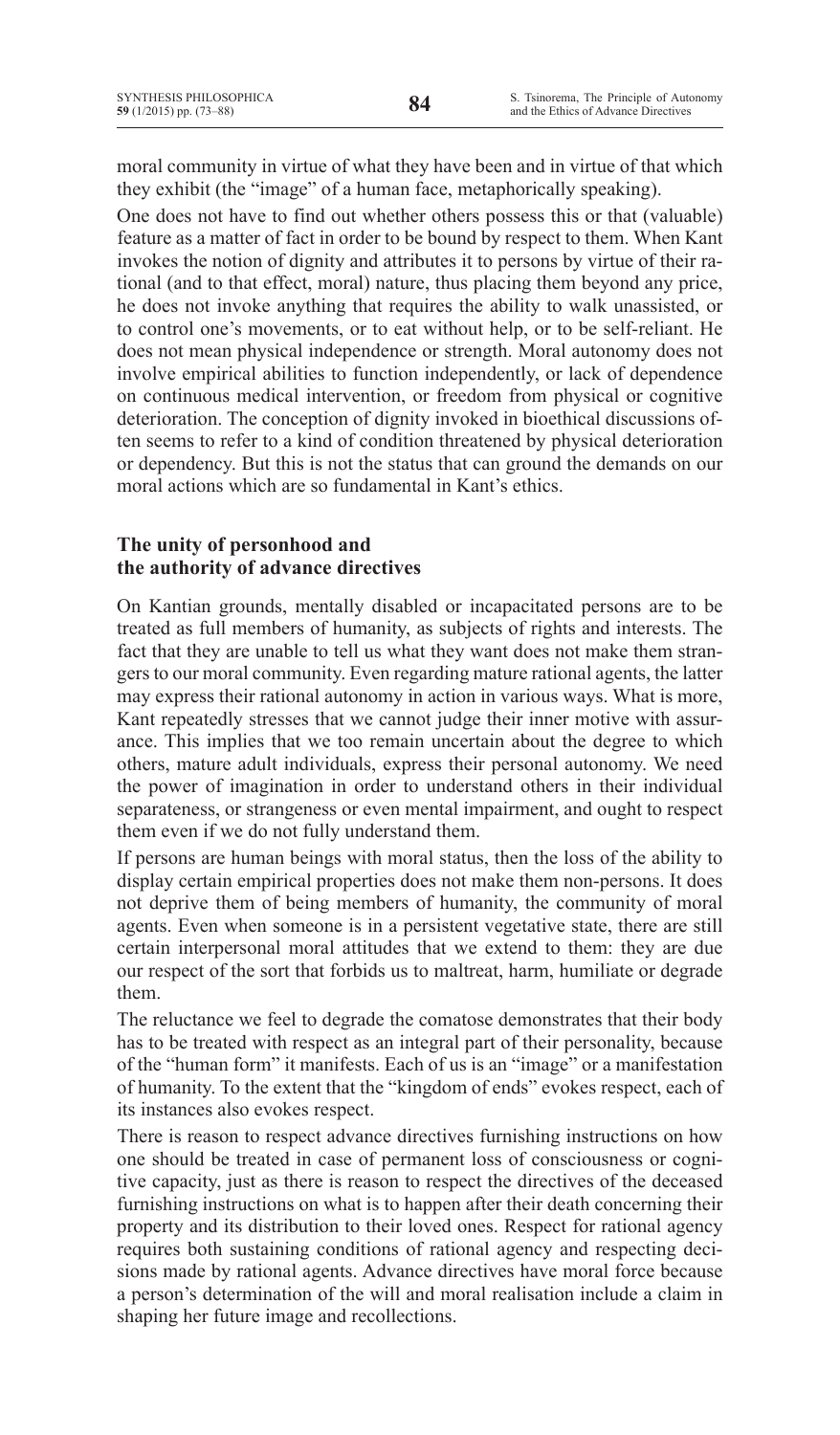Despite their incapacity to sense, to exhibit cognitive or linguistic competence, or even appreciate violations of interests, or have experiences, etc., incompetent individuals possess moral status and have to be treated with respect. It is important given that people seek to shape their image and the way they will be remembered, something which will survive their competent stage of life and their life itself. Respect for a person morally justifies respect for the person's decisions surrounding a post-competence dying process.

So long as the directive reflects a considered and unambiguous awareness of its content and effect, and so long as there is no indication that the person's choices changed while she was competent, it ought to be honoured. A moral community ("kingdom of ends") in which rational decisions were not respected after the loss of decisional competence or the death of those issuing them would be less respectful of humanity and hence not a kingdom of ends, morally speaking. A world in which rational decisions were not respected after the loss of (empirical) competence or even the death of the person in question would show less than respect for humanity and would be less than a "realm of ends".

At the same time, however, a note of caution should be sounded. It is imperative that advance directives be carefully considered in their multifarious forms. Above all, the reasons upon which they are based have to be carefully scrutinised and assessed. (For instance, advance directives cannot be morally accepted if they are the outcome of prejudice, ignorance or an unreflective assumption, or any kind of irrational preference.) As has above been mentioned, to those who subscribe to a minimalist conception of individual autonomy – including, most paradigmatically, Ludwig Minelli, the founder of the Swiss organisation *Dignitas*, which caters to foreigners travelling to Switzerland for assistance in dying – it does not matter why the person wants to die. The only value which is taken to be morally relevant is the individual's self-determination. But, on our account of moral autonomy, the reasons which motivate authors to issue advance directives do make a difference and are relevant. As Paul Menzel has put it, quoting Nancy Rhoden,

"When they start saying, 'If I can't do higher mathematics, kill me', we will have to worry in earnest about the limits of precedent autonomy."<sup>31</sup>

Just as, morally speaking, there is a limit to what a competent person can do to her competent self, so there is a limit to what a person can dictate for her future incompetent stage of life. This limit is not defined, nor is it constituted by a person's mere free individual choice. Not everything can count as a morally acceptable course of action simply because it is freely chosen. Degrading conduct towards a mentally deceased patient is not an ethical option, regardless of any consent that may have been given. There are moral limits to what can be tolerated in the name of individual autonomy, regarding both contemporaneous and advance choices. Just as the right to self-determination cannot morally include consent to slavery or consensual cannibalism, so the prospective imposition of an utterly degrading or dehumanising status on an incompetent patient is beyond all moral bounds. Similarly, the imposition of

I. Kant, GMS, Ak. 4:435; I. Kant, GMM, p. 84.

31

Paul T. Menzel, "Advance Directives, Dementia, and Eligibility for Physician-Assisted Death", *58 N.Y.L. Sch. L. Rev. 321* (2013– 2014), p. 339; see also Nancy K. Rhoden, "The Limits of Legal Objectivity", *North Carolina Law Review*, Vol. 68 (1990), No. 5, p. 860.

<sup>30</sup>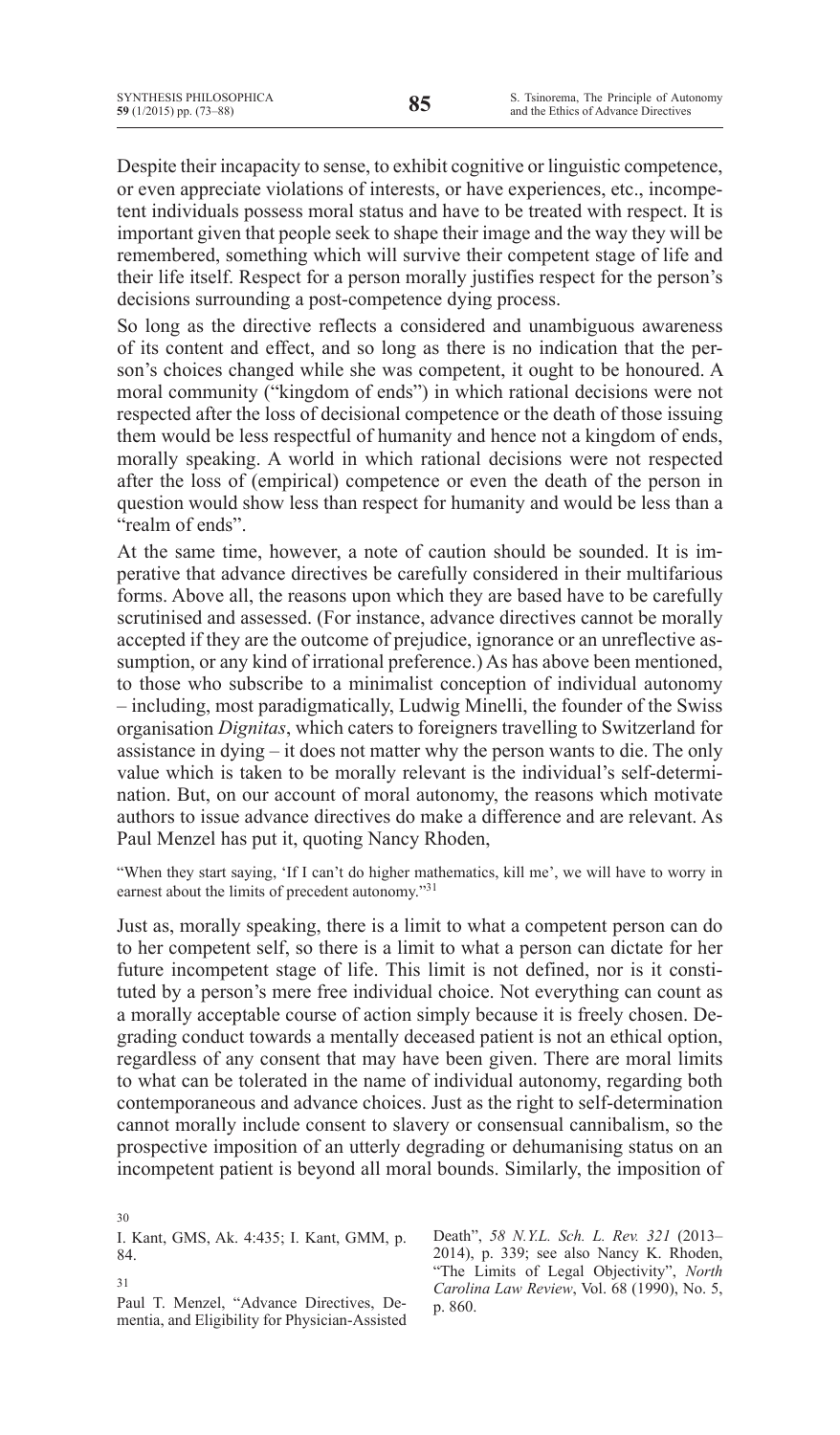significant and gratuitous suffering or deliberate degradation on a mentally impaired patient, despite the patient's ignorance or inability to understand reasons or her inability to deny consent, is absolutely morally unacceptable.

In addition, it is absolutely essential that no evidence exists that the patient has changed her mind or has hesitated after authoring the directive and before losing competence. Moreover, when obvious harm to the contemporary patient's well-being will be a consequence of the application of the advance directive, those making the decision ought to scrutinise carefully whether and to what extent the author of the directive anticipated and considered the effects now occurring. As Onora O'Neill puts it, quoting Bernard Williams, "we should not put too much weight on the fragile structure of the voluntary".<sup>32</sup>

When obvious harm to the now incompetent patient is anticipated by the enforcement of the directive, the decision makers have to make sure that the previously competent patient did envision adequately the situation that has now occurred. In such cases, the advance directive has to be explicit about such developments. Any sign of a will to live on the part of a person who is no longer competent relativises the authority of an advance directive in which treatment is refused, unless the exact medical situation is described in the directive in clear and specific terms, explicitly mentioning that any sign of a will to live is to be treated as insignificant and is not to be taken into consideration in the decision-making process.

We should also be sensitive to complex practical issues relating to questions of predicting future facts, estimating future appreciation of such facts, as well as unforeseeable future advances in medical technologies and therapeutic methods. Practical decisions have to be taken with extreme care and caution, by paying careful attention to the complexities of willing something in the future, as well as the conditions under which the decision has been made. Amongst these crucial parameters are freedom from coercion and heteronomous, external determination, freedom from internal coercive powers, such as depression, impaired cognitive powers, stress and fear that one may be a burden to one's family, and so on.

To recapitulate, we need to avoid the temptation to invoke, on the one hand, sceptical empiricist conceptions of personal identity extending into the future (à la Dresser) and, on the other, misleading, hyper-idealised conceptions of individual autonomy. The morally relevant notion of autonomy is making a choice based on principles that one judges that everybody could choose to act on. The trait of the personally autonomous agent is that of acknowledging the constraints of objective, sharable principles.

Lastly, discussions about the morality of end-of-life choices should not be reduced merely to claims about advance directives and "patient autonomy". Advance directives have moral force in their own right. But their moral authority cannot compromise or minimise the doctors' and health providers' responsibility to protect the "humanity", basic rights and interests of the terminally ill, incompetent or unconscious patients. It cannot compromise the obligations of the state, either, to establish institutions which comfort the life of those exiting it, including palliative and hospice care. These are but some of the vital moral and political obligations of a democratic state.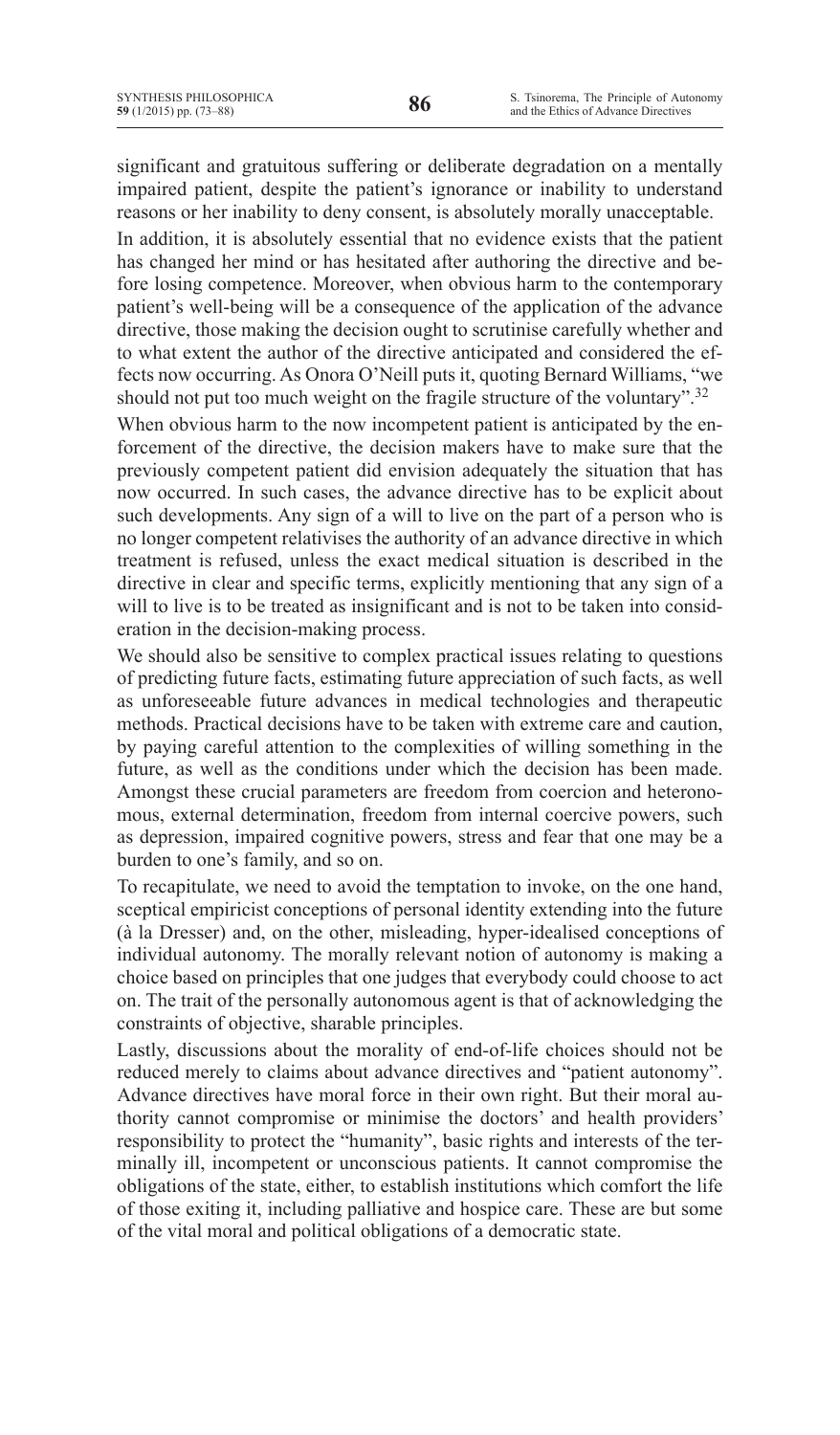## **Stavroula Tsinorema**

## **Princip autonomije i etika smjernica za postupanje na kraju života**

#### **Sažetak**

*Smjernice za postupanje na kraju života (*advance directives*) zamišljene su kao sredstvo povećavanja »autonomije pacijenta« jer one osnažuju moć izbora pojedinca u post-kompetentnom procesu umiranja. No njihova je moralna snaga sporna. Rebecca Dresser i John Robertson nude konceptualni argument utemeljen u epistemološkim razmatranjima osobnosti koja osporavaju autoritet smjernica. Ronald Dworkin snažno brani »prethodnu autonomiju« u planiranju post-kompetentne medicinske skrbi. Ovaj rad istražuje gore navedene suprotstavljene teze i ocjenjuje njihove glavne argumente. U oba su slučaja ustanovljena određena ograničenja. S obzirom na prvu tezu, problematičnom se smatra njezina konceptualizacija pojma osobnosti, a što se tiče druge, smatra se da je njezin koncept individualne autonomije suviše uzak. Alternativni se put traži kroz rekonstruiranje Kantova shvaćanja moralne autonomije. Time se nudi okvir za moralno rasuđivanje iz kojega se može primjereno izvesti i opravdati određeno suvremeno razumijevanje autonomije kao prava, kao refleksivne sposobnosti pojedinca, kao odgovornosti i integriteta. Normativni zaključci proizlaze iz proširenja osobne autonomije u napredni medicinski izbor.* 

### **Ključne riječi**

smjernice za postupanje na kraju života (*advance directives*), djelovanje, autonomija, Rebecca Dresser, Ronald Dworkin, Immanuel Kant, osobnost, poštovanje

### **Stavroula Tsinorema**

### **Prinzip der Autonomie und Ethik der Patientenverfügung**

#### **Zusammenfassung**

Die Patientenverfügung (advance directives) ist als Mittel zur Vergrößerung der "Patientenau*tonomie" gedacht, weil sie die Macht der individuellen Wahl innerhalb des post-kompetenten Sterbeprozesses kräftigt. Jedoch ist deren moralische Kraft umstritten. Rebecca Dresser und John Robertson unterbreiten ein konzeptuelles Argument, das sich auf epistemologischen Betrachtungen der Personalität gründet, die die Autorität der Patientenverfügung anfechten. Ronald Dworkin verteidigt mit aller Kraft die "vorherige Autonomie" in der Planung der post-kompetenten medizinischen Betreuung. Diese Arbeit untersucht die oben angeführten entgegengesetzten Thesen und bewertet ihre Hauptargumente. In beiden Fällen wurden gewisse Beschränkungen festgestellt. In Anbetracht der ersten These wird ihre Konzeptualisierung des Personalitätsbegriffs für problematisch befunden, und was die andere angeht, wird ihr Konzept der individuellen Autonomie als übertrieben schmal beurteilt. Ein alternativer Weg wird durch die Rekonstruktion von Kants Auffassung der moralischen Autonomie gesucht. Dadurch wird ein Rahmen zum moralischen Ermessen angeboten, aus dem sich ein bestimmtes zeitgenössisches Verständnis der Autonomie als Recht passend ableiten und rechtfertigen lässt, ein Verständnis der Autonomie als reflexive Fähigkeit des Individuums, als Verantwortung und Integrität. Normative Schlussfolgerungen gehen aus der Ausdehnung der persönlichen Autonomie auf eine fortgeschrittene medizinische Wahl hervor.*

#### **Schlüsselwörter**

Patientenverfügung (*advance directives*), Tätigkeit, Autonomie, Rebecca Dresser, Ronald Dworkin, Immanuel Kant, Personalität, Achtung